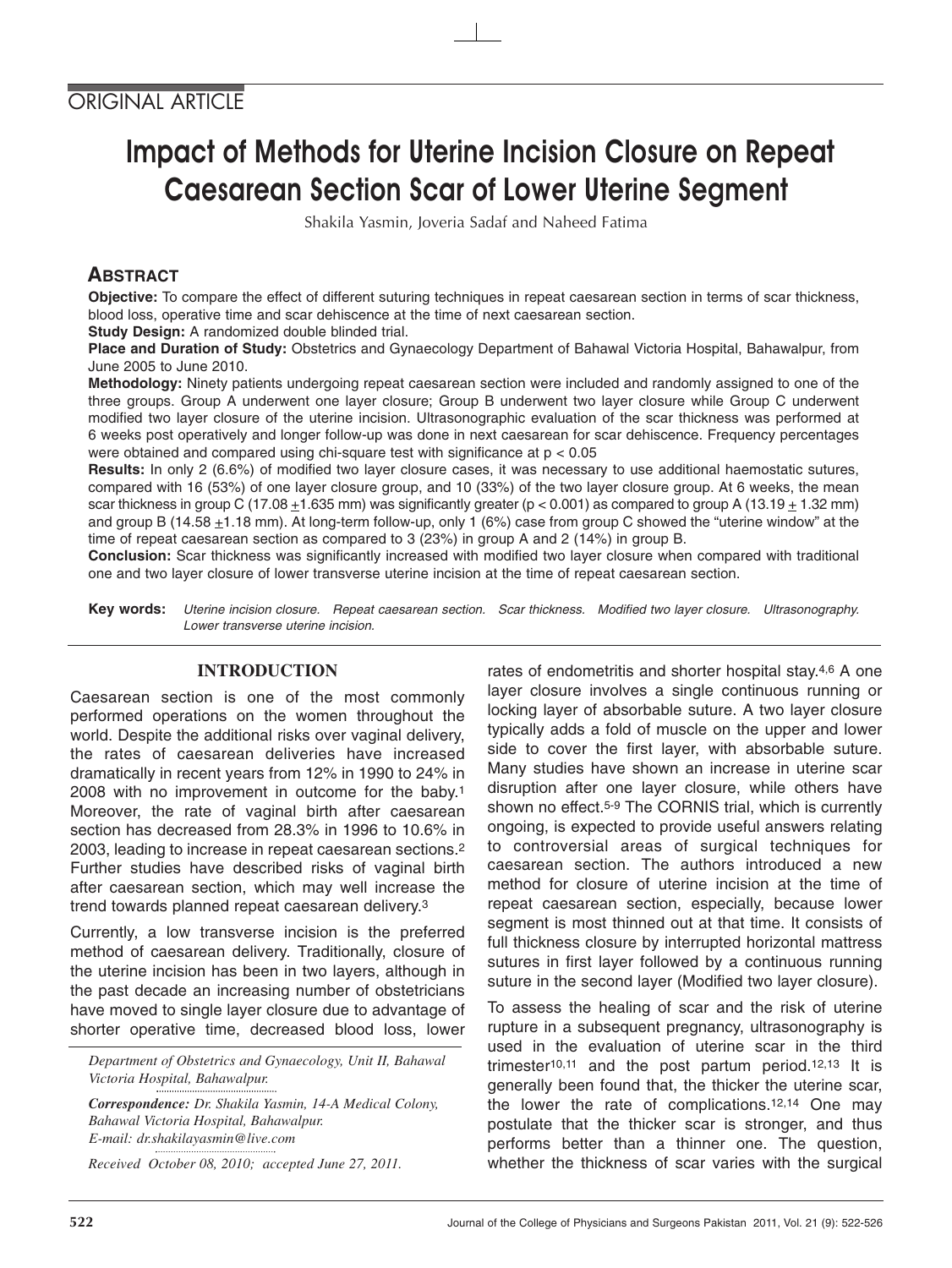technique used still requires exploration. The hypothesis was that a change in suturing technique might affect the thickness of uterine scar detected by ultrasonography in post partum period and risk of scar dehiscence in next pregnancy. The objective of the study was to compare the effect of different suturing techniques in repeat caesarean section in terms of scar thickness, blood loss, operative time and scar dehiscence at the time of next caesarean section.

#### **METHODOLOGY**

The study was conducted at Obstetrics and Gynaecology Department of Bahawal Victoria Hospital, Bahawalpur from June 2005 to June 2010. Patients were identified as potential study subjects, if they were admitted for repeat caesarean section in Gynae Unit II, Bahawal Victoria Hospital, Bahawalpur. Inclusion criterion was singleton term pregnancy, parity less than 5, history of previous caesarean section (one to

three). Exclusion criteria were multiple gestation, polyhydramnios, parity greater than 5, maternal Diabetes, anaemia and connective tissue disorder. Before initiation of study, random allocation was performed using premade allocation cards (n=90), specifying "one layer (group A)", "two layer (group B)" and "modified two layer (group C)". After obtaining written consent and confirming entry into study group each patient was asked to pick the cards from a box. The group allocation was revealed to the surgeon during the surgery just before the uterine incision closure (Figure 1).

Patients randomly assigned to one layer closure, had their transverse uterine incision closure in one layer with running locking sutures penetrating the full thickness of myometrium with chromic catgut no. 2. Patients randomly assigned to the two layer closure had an initial closure identical to the one layer closure as above. An additional layer of chromic catgut no. 2 was used to imbricate the first layer in a continuous non-locking



**Figure 1:** Flow diagram of recruitment and follow-up of the study population.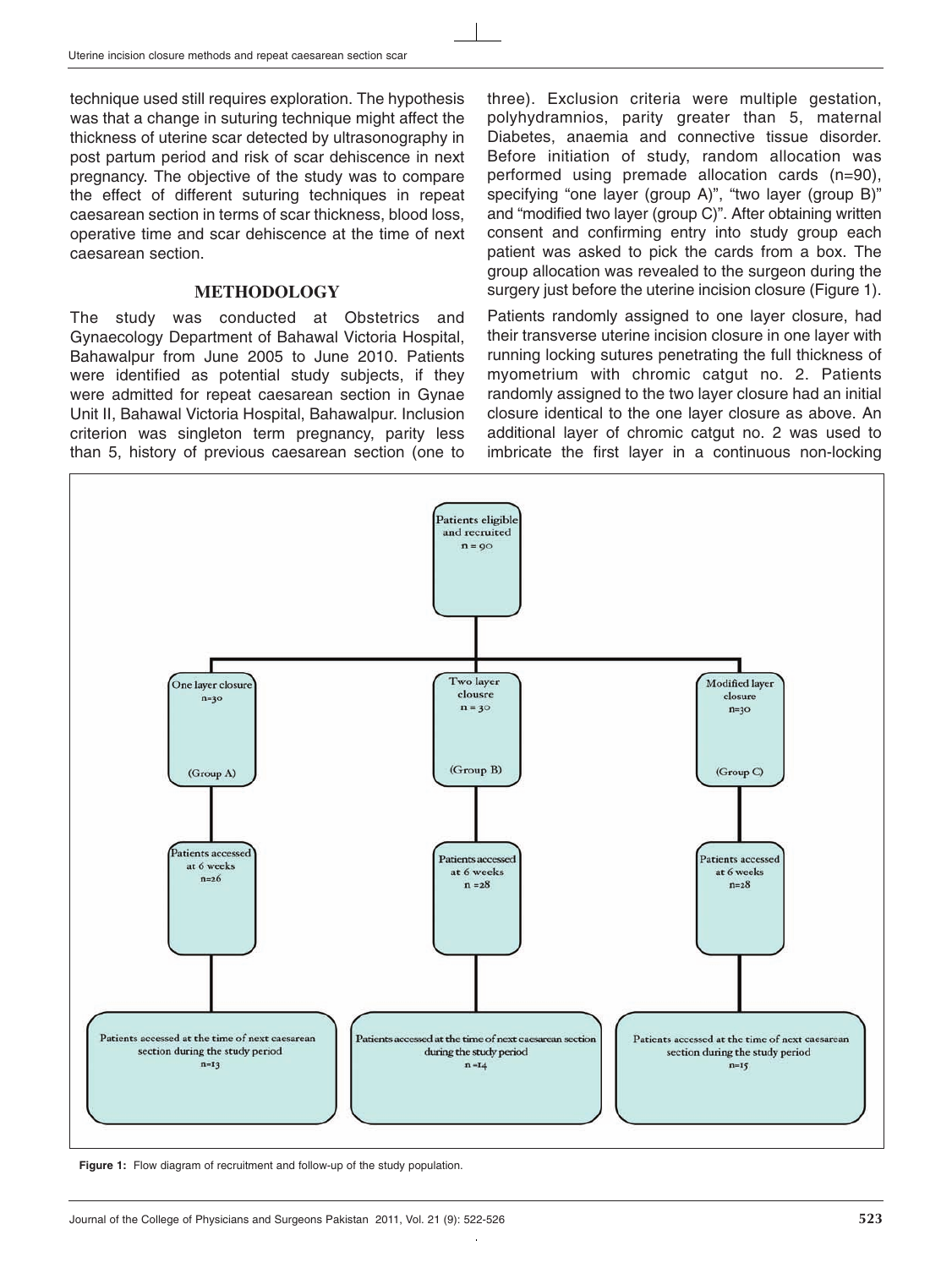suture. Patients randomly assigned to "modified two layer closure", had first layer closure by interrupted horizontal mattress sutures taking full thickness of decidua and myometrium. The previous scar tissue was not excised. Care was taken to select the site of each stitch and to avoid withdrawing the needle once it penetrated the myometrium. This minimized the perforation of unligated vessels and subsequent bleeding. The second layer folded muscles over the first layer of sutures in running non-locking sutures.

All the closures were performed by one of the investigators, according to the study protocol. For each patient, additional haemostatic sutures were placed at the discretion of the operating surgeon and the number of the additional sutures was recorded. Duration of surgery and estimated blood loss at surgery were also recorded. All the patients received first dose of first generation cephalosporin antibiotic at umbilical cord clamping. These intravenous antibiotics were continued to all the patients for 24 hours as per hospital protocol. None of the patients had wound sepsis.

Postoperative evaluation of the uterine incision involved identifying the uterine scar as described by Koutsougeras and measuring the scar in midsagital plane perpendicular to the uterine wall by trans abdominal ultrasonography.12 The scar was identified by a discontinuity in the architecture of the uterus in the midsagital plane and was manifested by either a hyper echoic or hypo echoic line perpendicular to the wall of uterus. Measurements were done by one of the investigators who were blinded to the allocation group for type of closure. A transabdominal approach was attempted, but if scar was poorly visualized transvaginal ultrasonography was done and scar thickness was noted (Figure 2). Patients were fully counselled and informed about the study continuation for at least two years and advised to consult in their next pregnancy and to have repeat caesarean section at the study place. The patients who had their repeat caesarean after 18-24 months of previous caesarean were included in the long-term follow up (Figure 1). However, 25% of the patients failed to fulfill the criteria of long-term follow-up and another 25% patients were lost from each study group. The remaining 50% patients who came for repeat caesarean section were again operated by the investigators themselves. The presence or absence of the scar dehiscence (uterine windows) was noted intra operatively in each study group as a long term follow-up



**Figure 2:** Ultrasonographic scan representing scar thickness (21 mm), the scar is between the two arrows.

of the different surgical techniques used for the closure of the uterine incision.

Data was analyzed using SPSS version 11. ANOVA test was used for the values scar thickness, blood loss and operative time being quantitative in nature, whilst chisquare test was used for the value scar dehiscence and additional sutures needed being qualitative in nature. In every case the level of significance  $(\pm)$  was taken 0.05.

### **RESULTS**

Ninety patients were recruited and randomly assigned to one layer, two layer or modified two layer closure (Figure 1). Demographic and clinical characteristics of the study group are shown in Table I.

All the patients had allocated closure type. In only 2 (6.6%) of modified two layer closure cases the surgeon deemed it necessary to use additional haemostatic sutures, compared with 16 (53%) of one layer closure group, and 10 (33%) of the two layer closure group ( $p < 0.001$ ). There were no significant differences seen in operative time however, estimated blood loss in group C was significantly low as compared to groups A and B (Table II).

In all, follow-up visit was kept at 6 weeks. Uterine scar thickness was visualized. At 6 weeks scar thickness in group C 17.08  $+$  1.635 was significantly greater (p < 0.001) as compared to group A 13.19  $\pm$  1.32 and group B 14.58 + 1.18 (Table II).

**Table I:** Demographic and clinical characteristics of women at enrollment.

| <b>Existence in Dominiqual and commodition and constructed</b> on monitoring and computation |                   |                   |                            |  |  |  |  |
|----------------------------------------------------------------------------------------------|-------------------|-------------------|----------------------------|--|--|--|--|
| Characteristics                                                                              | One layer closure | Two layer closure | Modified two layer closure |  |  |  |  |
| Age (years)                                                                                  | 20-35             | 20-35             | 20-35                      |  |  |  |  |
| Parity                                                                                       | 1-4               | 1-4               | $1 - 4$                    |  |  |  |  |
| Gestational age in weeks                                                                     | $37-40$           | $37 - 40$         | $37-40$                    |  |  |  |  |
| No. of previous caesarean sections                                                           | Previous 1=8      | Previous 1=9      | Previous 1=10              |  |  |  |  |
|                                                                                              | Previous 2=12     | Previous 2=11     | Previous 2=8               |  |  |  |  |
|                                                                                              | Previous 3=10     | Previous 3=10     | Previous 3=12              |  |  |  |  |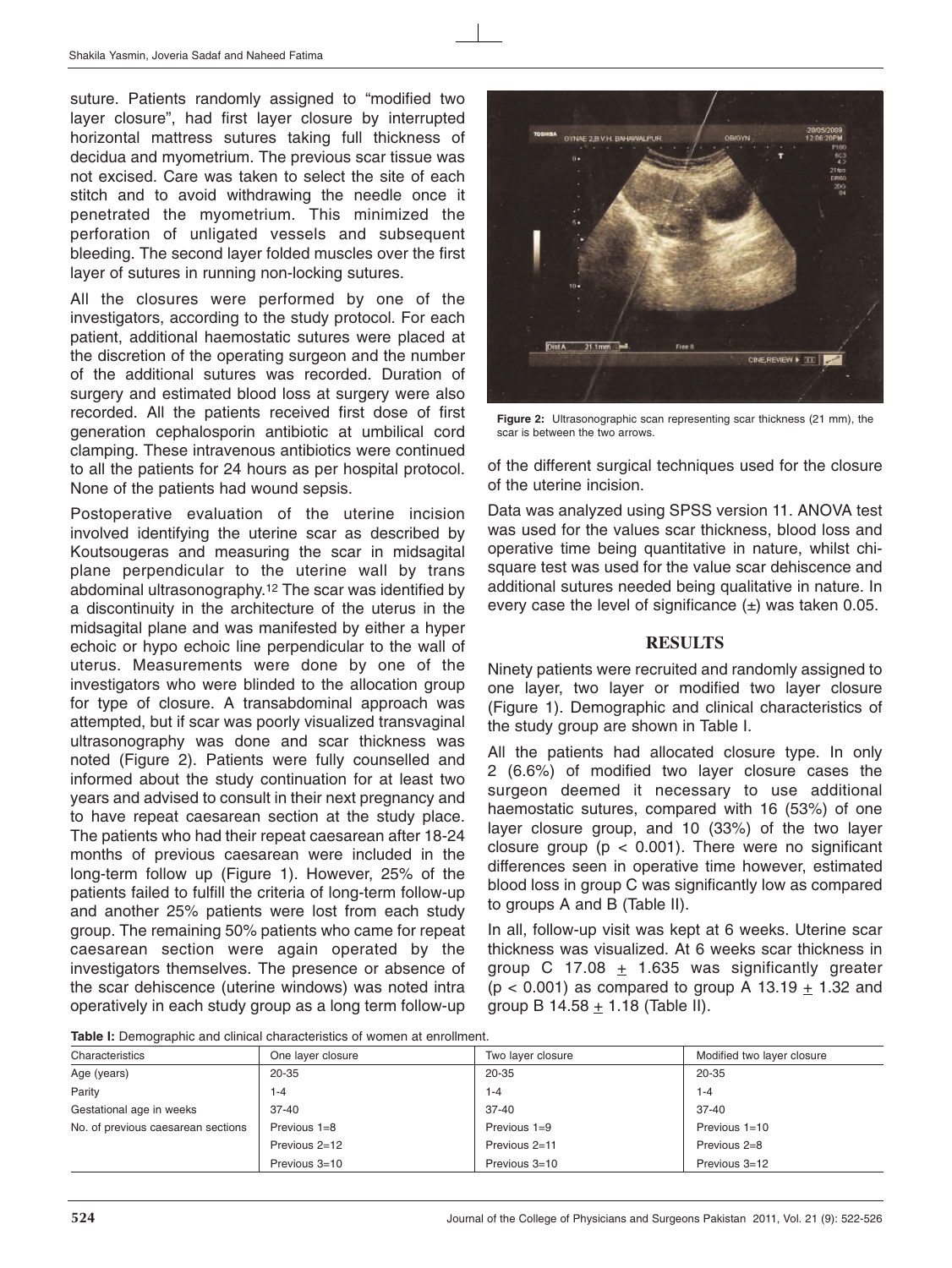|  |  |  | Table II: Comparison of outcome in the three groups. |  |  |  |  |  |  |
|--|--|--|------------------------------------------------------|--|--|--|--|--|--|
|--|--|--|------------------------------------------------------|--|--|--|--|--|--|

| Operative outcomes                 | Group $A(n=30)$     | Group $B(n=30)$   | Group C $(n=30)$ | P-value |
|------------------------------------|---------------------|-------------------|------------------|---------|
| 1. Operative time (minutes)        | $40.06 + 2.98$      | $41.067 + 3.77$   | $42.167 + 6.33$  | 0.218   |
| 2. Additional sutures necessary    | 16 (53%)            | 10(33%)           | 2(6.6%)          | < 0.001 |
| 3. Estimated blood loss in ml      | $626 + 42.63$       | $587 + 49.97$     | $542 + 42.258$   | < 0.001 |
| 4. Scar thickness at 6 weeks       | $13.19 \pm 1.32$ mm | $14.58 + 1.18$ mm | $17.08 + 1.635$  | < 0.001 |
|                                    | $(10.1 - 15.4)$     | $(11.9 - 16.4)$   | $(13.5 - 21.0)$  |         |
| 5. Number of patients having scar- | 3/13(23%)           | 2/14(14%)         | 1/15(6%)         | 0.465   |
| dehiscence (uterine windows)       |                     |                   |                  |         |

In the long-term follow-up, it was found that only 1(6.0%) from group C showed the "uterine window" at the time of repeat caesarean section as compared to 3 (23%) in group A and 2 (14%) in group B (Table II).

#### **DISCUSSION**

These results demonstrate that the change in scar thickness was dependent on the method of closure and confirmed the working hypothesis.

Prior efforts with ultrasonographic evaluation of uterine scar have focused on ante partum assessment and less on postoperative evaluation of caesarean incision repair stratified by closure technique. For example, investigators have elucidated natural history of scar thickness in women with a prior uterine scar<sup>15</sup> and found a correlation between ultrasonographic and clinically determined thickness at caesarean delivery.16 Other investigators have found that antepartum uterine scar thickness inversely correlates with risk of intrapartum rupture17 and that antepartum assessment can predict term intrapartum uterine rupture with a high degree of accuracy.11 This study was designed to determine if uterine closure technique has an effect on scar thickness measured ultrasonographically and risk of uterine rupture in subsequent pregnancies.

Initial reports with one compared with two layer closure focused on intra operative and immediate post operative outcomes and found them to be equivalent.7,8 Many other studies provide important information but nonetheless are limited by their retrospective design and unknown confounders affecting the decisions for initial closure.6,18 Additionally, confounders such as operative technique and other intra operative factors could not be taken into account. In contrast, allocation to scar closure was randomized in this study to evaluate the effect postoperatively. Confounding variables were thus minimized.

In context of prior studies and over current understanding of relationship between scar thickness and wound strength, this data suggests that the closure type used at the time of closure of a low transverse uterine incision after caesarean delivery does matter. By using modified two layer closure technique not only the scar thickness was more as compared to one and two layer closure, at 6 weeks post partum, also the chances of scar dehiscence (windows) were less.

In the modified two layer closure we had full thickness of decidua and myometrium that led to increased scar thickness. Yazicodluf *et al.* also found that by selecting full thickness suturing technique including decidua one may significantly lower the incidence of incomplete healing of uterine incision after caesarean section.19 Hayakawa *et al*. conducted a study to evaluate wheather the method for myometrium closure effects on caesarean section scars of lower uterine segment.20 They concluded that methods for myometrial closure as well as other factors influence the conditions of myometrial healing and incidence of scar defects one month after caesarean section varies with method applied for myometrial suturing.

A proposed pathophysiology is that predominant transverse orientation of muscle fibers in lower uterine segment is the reason of success of this new technique in this study. As most of the obstetricians must have experienced that continuous suturing in already thinned out lower segment leads to cutting through the suture line, creating holes. In this modified two layer closure technique we had interrupted horizontal mattress sutures in first layer so that transverse thinned out muscle fibers were repaired in a better way. This technique creates little tension on suture line and being interrupted hampers the vascularity less and hence promotes healing. The second layer of continuous running sutures folds the muscle over the first layer so preventing the first layer to get loose during involution. Potential limitations of the study were the time of the surgery and application of additional haemostatic sutures which were at the discretion of the surgeon. We tried our best to minimize it by performing the closures by one of the investigators only.

Although, this sample was small, significant results were obtained regarding the thickness of scar over the study interval. The study provides a longitudinal description of a new modified two layer closure of uterine lower segment incision. Ultrasonographic measurements of scar thickness at 6 weeks post partum establishes the effects of uterine closure type on myometrial scar morphology. The observation enhanced myometrial wound healing knowledge and may open novel areas of investigations for potential therapeutic intervention in humans to reduce the risk of uterine dehiscence and rupture during next pregnancy, after prior caesarean section.